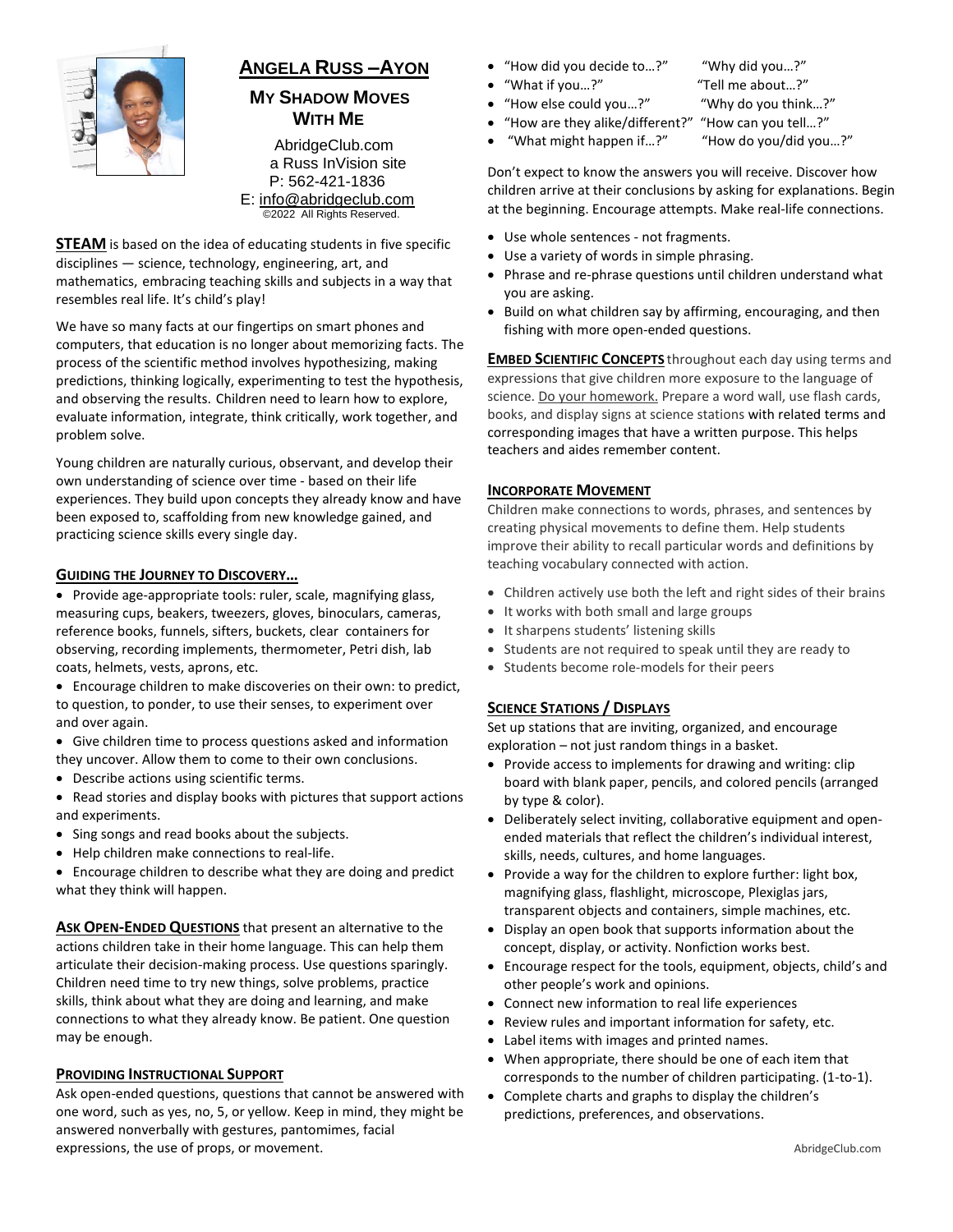# **EXAMPLES OF EARTH SCIENCE**

All fields of natural science related to the planet Earth – geography, geology, ecology i.e.:

- Day and night: Moon, night sky, stars, sun, sunrise, sunset.
- Effects of the sun on different objects and people
- Shadow chasing, measuring, marking, use to build
- Weather: sunny, rain, snow, hail, wind, ice, shade
- Clouds and formations
- Terrain: mountains, valleys, desert, grass, plants, flat lands
- Dirt and soil exploration and discovery: mud, compost, sand, clay
- Solids vs liquids (sand is a solid)
- Water: oceans, lakes, rivers / flow on ramps, pouring, mixing, condensation, evaporation, freezing
- Changing seasons: temperature changes, cause and effect
- Rocks: sedimentary, metamorphic, igneous
- Observation of rocks: shapes, color, crystals, streaks, hardness, cleavage and cracks, luster
- Colors of the rainbow
- Destructive weather: tornadoes, hurricanes, floods, earthquakes
- Taking care of the Earth: litter, recycling
- **•** Fossils
- Gravity

### **EXAMPLES OF LIFE SCIENCE - PLANTS AND ANIMALS:**

A natural science - The study of life and organisms;, i.e.:

- Living things
- The human body / 5 senses
- Health / nutrition / germs / diseases
- Lifecycles of animals, insects, plants
- Parent and baby animals
- Comparing leaves / pinecones / trees / bark / flowers
- Flowers: water, xylem, petals, symmetry, scent, etc.
- Earthworm, meal worm, and other insect observation
- Collecting ants / observing an ant farm
- Collecting caterpillars / observing transformation to butterfly
- Spider webs and ways of hunting
- Fish and sea creature observation
- Characteristics of animals and insects
	- o Movement of animals and insects: feet, fins, skin, wings, etc.
	- o Animal and insect sounds / habitats / features (hair, fur, feathers, skin, scales, etc.)
	- o Location of habitats: underground, in trees, in water, etc.
	- o Food sources and hierarchy of animals and insects (survival of the fittest)
	- o Sleep and movement patterns: day, no sleep, nocturnal, etc. o Survival skills: hiding, camouflage, webs, etc.
- Animals: wild versus tame / farm / pets
- Human use of animal and plant products
- Metamorphosis and physical changes over time
- Eggs and birth
- Growing root vegetables in clear glass with water
- Plant a seed or an edible garden
- Examine fruits & veggies: pumpkins, oranges, shucking corn, etc.

# **EXAMPLES OF LIFE SCIENCE – HUMAN BODY**

- How body parts are used
- Movement, heart rate, perspiration
- Meditation and mindfulness
- Keeping teeth and gums healthy
- Purpose of doctors and dentists
- Parts of the body
- Five senses
- Motor skills
- Balance

# **EXAMPLES OF PHYSICAL SCIENCE**

A natural science – the study of nonliving materials; explains and predicts nature's phenomena - physics, chemistry, astronomy, math & statistics, i.e.:

Ways to measure time (timer, routine, sundial, clock, hourglass)

• Gravity • Sink or float • Static electricity • Battery electricity • Liquid vs solid • Classifying / Sorting • Weight and balance • Temperature changes

- Force and motion
- Cause and effect
- Magnetic attraction (WARNING!)
- Ice freezing and melting
- Sponges and water absorption
- Archways & Bridges
- Magnification
- Simple machines
	- Lift with a lever Wheel and axle
	- Pulley Inclined plane / ramp
	- Wedge Screws, nuts, bolts
- Light and dark: ways to make light, eyes adjust to the dark, light reflects off mirrors and metal, light creates shadows or shade, light can be filtered, light can be extinguished, and light can be different colors.

### **INTERESTING SCIENTIFIC ACTIVITIES:**

- Examine light sources
- Shadow dance
- Shine light through transparent, translucent, and opaque objects
- Trace shadows at different times of the day
- Measure shadows at different times of the day
- Identify animals, objects, and people by their shadows
- Match animals, objects and people to their shadows
- Draw chalk faces and clothing on shadow bodies
- Make shadow puppets for a puppet show
- Retell or make up a story using shadow moves or puppets
- Illuminate an enclosed box, block structure, or plastic bin
- Use an overhead projector to shine light through colored transparent blocks onto a sheet (or sun through a window)
- Mold and reshape foil into bodies, letters, numbers, or shapes for shadow play
- Make sun prints out of regular household items using construction paper, which will fade
- Arrange transparent colored objects on a light table.
- Make a rainbow with a glass, mirror, water, and paper
- Play games like *Follow the Leader* and *Charades* by observing shadows.

### --------------------------------------

- Use paint swatches to color match to things in nature
- Freeze flowers and leaves in ice
- Press flowers into books / laminate for bookmarks
- Conduct water experiments with oil / powders / paints
- Drip rubbing alcohol onto Sharpie art
- Eye drop die onto coffee filters
- Make Johnny Cakes with Jiffy Mix measure, mix, and heat.
- Make a sensory board or bin with misc. objects: buttons, pipe cleaners, foam, fur, sand, beans, seeds, etc.
- Make shapes and construct things with straws, blocks, pipe cleaners, Playdoh/clay, blocks, etc.

• Make mud bricks in ice trays AbridgeClub.com

 Sound-sation: identify different sounds • Smell real spices, fruits, and veggies

Make a paper plate wind spinner